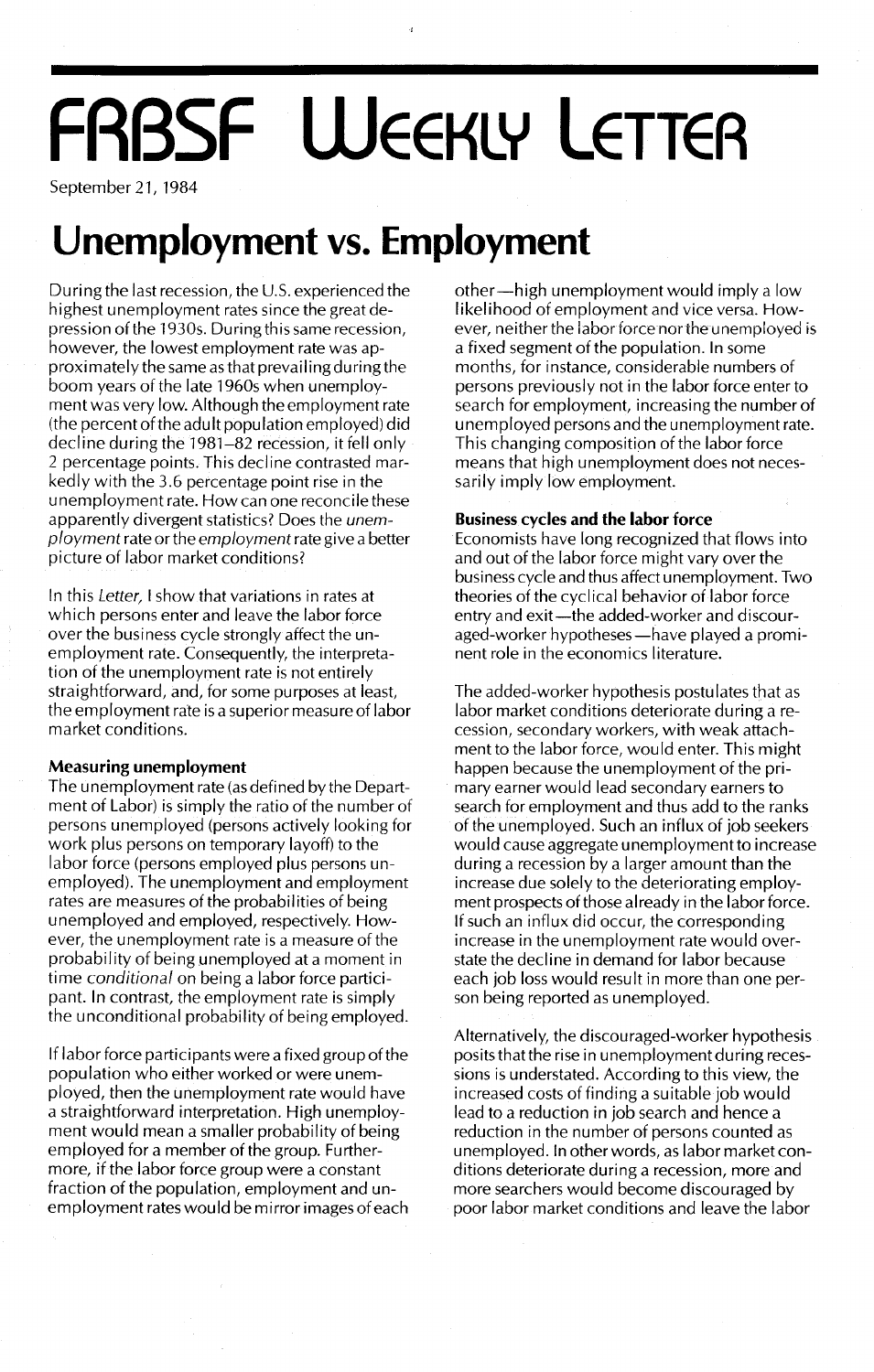## **FRBSF**

force, and fewer persons not in the labor force would enter to search for employment. If the reductions in job-search activity were sufficiently large, the unemployment rate might not even rise as labor market conditions deteriorated.

Determining which of these effects dominates with aggregate data on the cyclical variation in the number of persons employed, unemployed and not in the labor force is difficult. Such data do not enable us to measure directly changes in the propensity to enter the labor force to search for employment or changes in the likelihood unemployed persons will withdraw from the labor force. For example, aggregate statistics showing an increase in unemployment do not indicate whether the increase is due to increased layoffs, reduced hiring, increased labor force entry, or reduced withdrawal from the labor force by unemployed persons.

It is possible, however, to measure these flows directly using unpublished data from the monthly Current Population Survey. Below, an analysis of these flow data, which provide direct evidence about the relative importance of added-worker and discouraged-worker effects, is presented. (A more detailed version appears in the FRBSF 1984 Summer Economic Review)

#### **Labor market flows**

Variations in aggregate employment and unemployment are determined by labor market flows into and out ofemployment, unemployment and out-of-the-labor force. For example, the change in the number of unemployed persons in any given month equals the flow in minus the flow out. Thus, given an initial distribution of the population among the three employment status categories, the number of persons in each category for all future periods is determined by labor market flows.

Monthly data from January 1968 through March 1984 reveal that there are large flows into and out of the labor force as well as between employment and unemployment. In a typical month, for example, 1.3 million persons not previously in the labor force entered to look for employment while 1.5 million unemployed persons gave up their job searches and dropped out of the labor force. These are very large flows compared to the 6.4 million persons who were unemployed in an average month during this period. Because these monthly

 $\overline{\mathcal{L}}$ 

flows between out-of-the-labor-force and unemployment are so large, relatively small changes in them can have large effects on the unemployment rate.

For example, if, as predicted by the added-worker hypothesis, the flow from out-of-the-labor-force into unemployment increased during a recession as new entrants began searching for jobs, the number of unemployed and the unemployment rate would increase. Or, if, as predicted by the discouraged-worker hypothesis, more job searchers gave up their job search and dropped out of the labor force, unemployment would decrease. Thus, labor market entry and exit decisions can have powerful effects on the unemployment rate even when for labor market participants there have been no changes in the difficulty of finding jobs or the likelihood of losing jobs or when there have been no economy-wide changes in individuals' employment prospects.

If either of these views of the cyclical variation in flows between persons not in the labor force and unemployment were correct, the cyclical variation in the unemployment rate would not accurately represent the variation in the demand for labor or individuals' employment prospects. Yet, flows between unemployment and out-of-the-laborforce do not directly affect the number of employed persons or the employment rate. Thus, the employment rate does not suffer from this sort of potential bias as does the unemployment rate.

#### **The evidence**

Analysis of the monthly flow data shows that additional workers do enter the labor force to search for employment during recessions but provides no indication that job searchers become discouraged. Chart 1 shows that labor force entry by persons previously not in the labor force into unemployment rises substantially during recessions. Such a cyclical increase is consistent with an influx of secondary workers caused by the increase in unemployment among primary earners.

In addition, Chart 1 shows that labor force exit from unemployment falls during recessions-just the opposite of what would be expected if job searchers become more discouraged about their job prospects during recessions. Such a reduction in the rate of labor force exit from unemployment might be due to a larger proportion of the unemployed receiving unemployment insurance bene-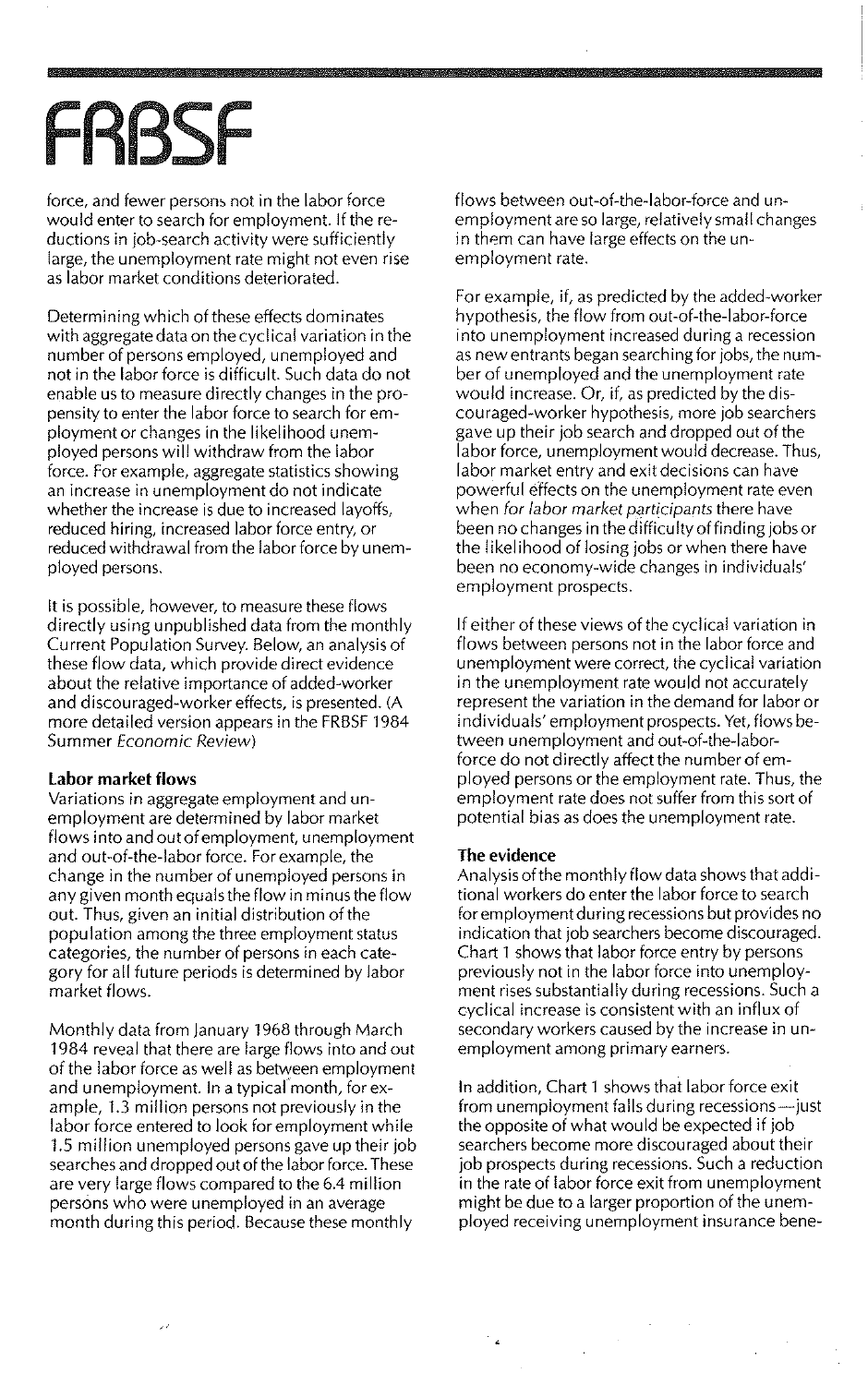

fits (which subsidize job search) during recessions than expansions. Whatever the reason, the cyclical pattern of these two types of Iabor force entry into and exit from unemployment have strong and direct effects on the unemployment rate-they cause it to be higher during recessions than if these flows did not vary over the cycle.

Although these two flows into and out of unemployment directly affect the number of unemployed persons and hence the unemployment rate, they do *not* directly affect the number of employed or the unemployment rate. This explains why the unemployment rate has a much larger cyclical variation than the employment rate.

#### Effect on unemployment

To what degree is the unemployment rate affected by changes in labor force entry and exit flows? Comparing the variation in the actual unemployment rate over several recent business cycles to a simulated unemployment rate (calculated by holding labor force entry and exit flows constant at their mid-cycle levels but with flows within the labor force taking their actual values) shows that a substantial proportion of the cyclical variation in the actual unemployment rate is in fact due to variation in labor force exit and entry flows (Chart 2). Differences in the two rates were especially prominent in the 1974-75 and 1981-82 recessions.

Of course, labor flows from out of the labor force directly into employment (without an intervening unemployment spell) and from employment directly to out-of-the-Iabor-force also affect the unemployment rate. They do so because they affect the number of employed persons, which is part of the denominator in calculating the unemploy-

Chart 2 Simulated Ve'5us Actual Unemployment Rate (monthly)



ment rate. Increased flows *into* employment from out of the labor force reduce the unemployment rate, and increased flows *out* of employment to out-of-the-Iabor-force increase it, all other things equal.

Not surprisingly both of these flows also vary over the business cycle with the demand for labor. During a recession (when demand is declining), flows from out of the labor force directly into employment fall. Similarly, flows from employment to out-of-the-Iabor-force increase. Thus, the cyclical variation in these two flows also causes the unemployment rate to be higher during recessions and contributes to the difference between the actual and simulated unemployment rates depicted in Chart 2.

#### **Conclusions**

The cyclical variation in labor force entry and exit rates causes the unemployment rate to vary much more over the business cycle-being higher during recessions and lower during expansionsthan it would if exit and entry were constant. Conventional wisdom—that the rise in unemployment during recessions understates the deterioration in the demand for labor because of discouraged-worker effects-is inconsistent with the actual evidence on labor market flows. In particu-Iar, labor force entry into unemployment rises and labor force withdrawal from unemployment falls during recessions. Because the variation in these two rates of flow does not directly affect the employment rate, the employment rate has a much smaller cyclical variation than the unemployment rate. Consequently, the cyclical variation in the employment rate is a superior measure of the cyclical variation in the demand for labor as well as individuals' employment prospects.

#### Michael Keeley

Opinions expressed in this newsletter do not necessarily reflect the views of the management of the Federal Reserve Bank of San Francisco, or of the Board of Governors of the Federal Reserve System.

Editorial comments may be addressed to the editor (Gregory Tong) orto the author .... Free copies of Federal Reserve publications can be obtained from the Public Information Department, Federal Reserve Bank of San Francisco, P.O. Box 7702, San Francisco 94120. Phone (415) 974-2246.